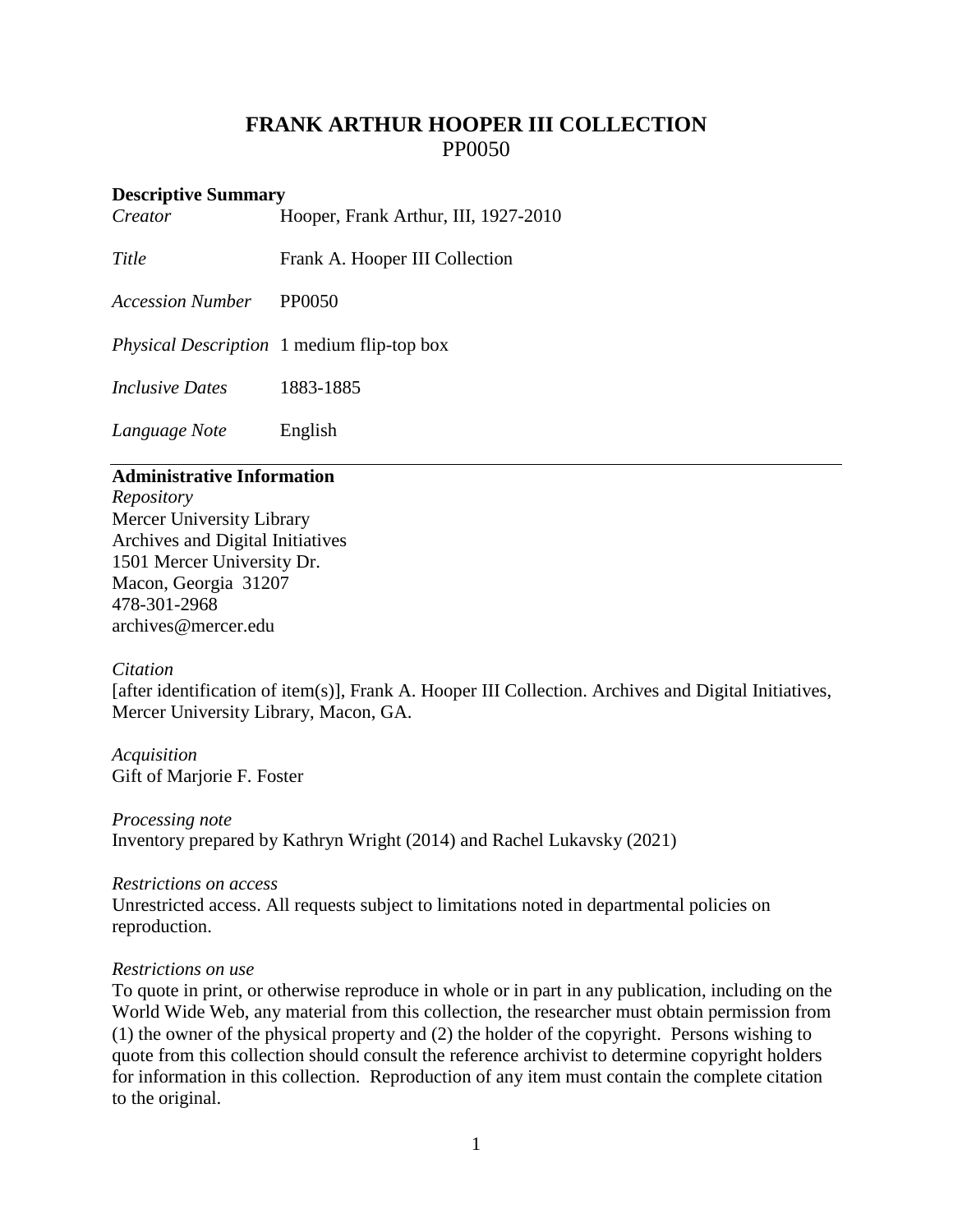# **Collection Description**

#### *Biographical Note*

Frank Arthur Hooper III was born to Judge Frank Hooper, Jr., and Carolyn Newton Hooper on April 17, 1927. He served in the Navy during World War II and graduated from Davidson College, Southern Baptist Theological Seminary, and Furman University. He served as a pastor and missionary to Israel from 1956 to 1968. He was also a science teacher and a drug abuse counselor. Hooper was married to Marjorie Foster Hooper, and the couple had four children: Frank Hooper IV, Elizabeth, Carolyn, and Laura. Frank Arthur Hooper III died on August 27, 2010, in Hickory, North Carolina.

#### *Scope and Content Note*

The Frank Arthur Hooper III Collection consists of 29 carte de visites, 16 cabinet cards, and one memory book. The items were donated by Marjorie F. Hooper, widow of Frank Arthur Hooper, III, who was the grandson of Frank Arthur Hooper of the Mercer University class of 1885. During his grandfather's time at Mercer, he collected carte de visites of classmates and other students during that time. Most of the cabinet cards are unlabeled and are likely of family members

# *Subjects*

Hooper III, Frank Arthur Hooper, Frank Arthur Mercer University

*Related Material* None

#### **Series Description**

| Series 1: | Carte de Visites |  |
|-----------|------------------|--|
|-----------|------------------|--|

| Series 2: | <b>Cabinet Cards</b> |  |
|-----------|----------------------|--|
|           |                      |  |

Series 3: Memory Book

# **Container List**

#### SERIES 1: CARTE DE VISITES

- Item 1/1: Edward Vincent Baldy (Class of 1885)
- Item 1/2: Archibald John Battle, Jr. (Freshman 1883-1884)
- Item 1/3: Dauphin Howard Barfield (Class of 1885)
- Item 1/4: Emerson Foote Bronson (Class of 1885)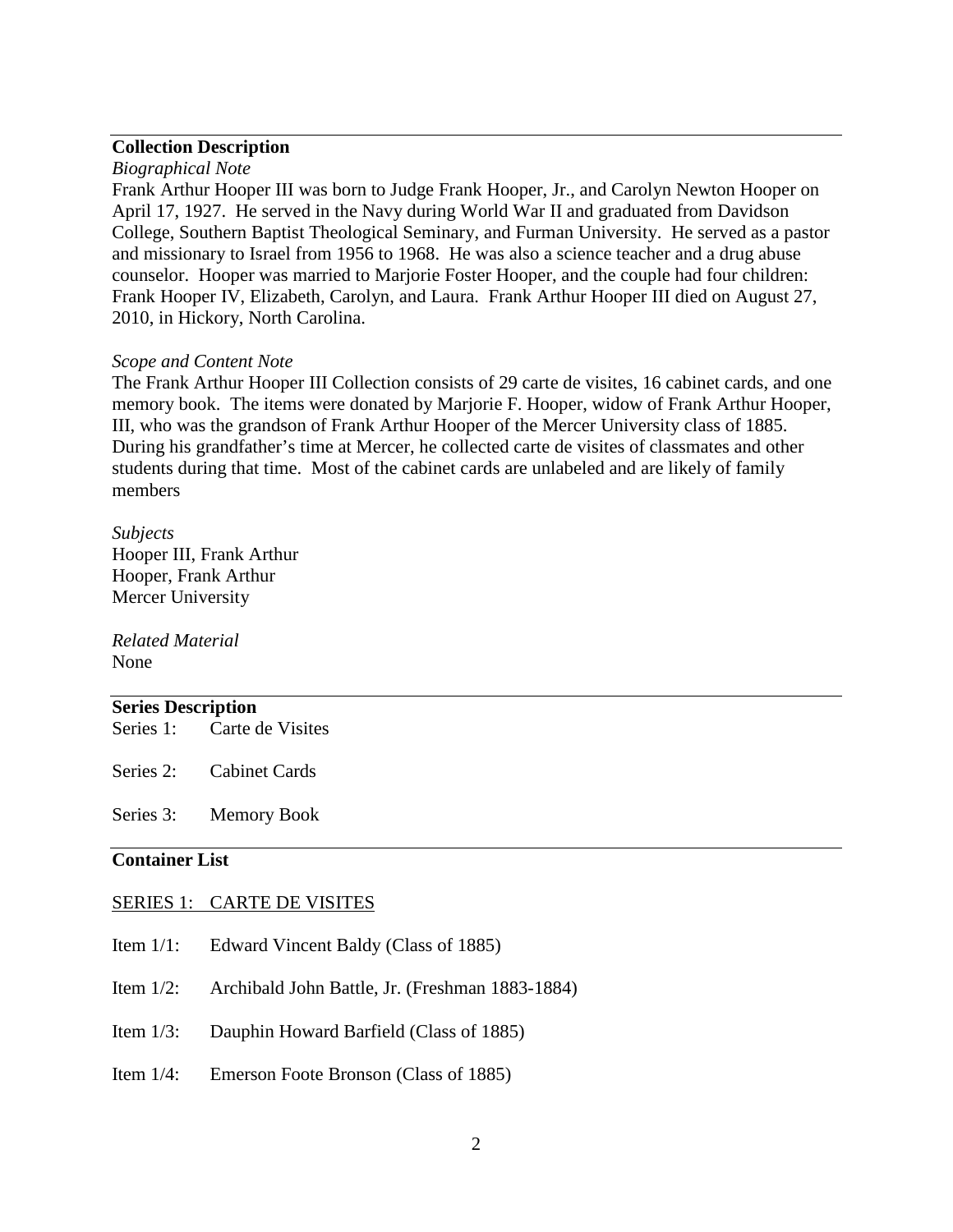- Item 1/5: Mallie Adkin Clark (Class of 1885)
- Item 1/6: William Hudson Davis (Class of 1885)
- Item 1/7: John James Farmer (Class of 1885)
- Item 1/8: Jerald Mitchell Fountain (Class of 1885)
- Item 1/9: John Larkin Fullilove (Class of 1885)
- Item 1/10: J. Robert Hodges (Class of 1885)
- Item 1/11: Frank Arthur Hooper (Class of 1885)
- Item 1/12: Malcolm Dupont Jones (Class of 1885)
- Item 1/13: William Lee McKay (Class of 1885)
- Item 1/14: William Thomas McKee (Class of 1885)
- Item 1/15: Green Harp Murry (Class of 1888)
- Item 1/16: William Gardner Obear (Class of 1884)
- Item 1/17: Lewis Washington Parrott (Class of 1885)
- Item 1/18: William L. Yancey Pickard (Class of 1884)
- Item 1/19: Thomas Edward Ryals (Class of 1884)
- Item 1/20: Lucius Elijah Williams (Class of 1885)
- Item 1/21: Unknown (8 total)

#### SERIES 2: CABINET CARDS

- Item 1/22: Thomas Henry Northen (Class of 1885)
- Item 1/23: Unreadable Inscription (1 total)
- Item 1/24: Unknown Women (5 total)
- Item 1/25: Unknown Men (9 total)

#### SERIES 3: MEMORY BOOK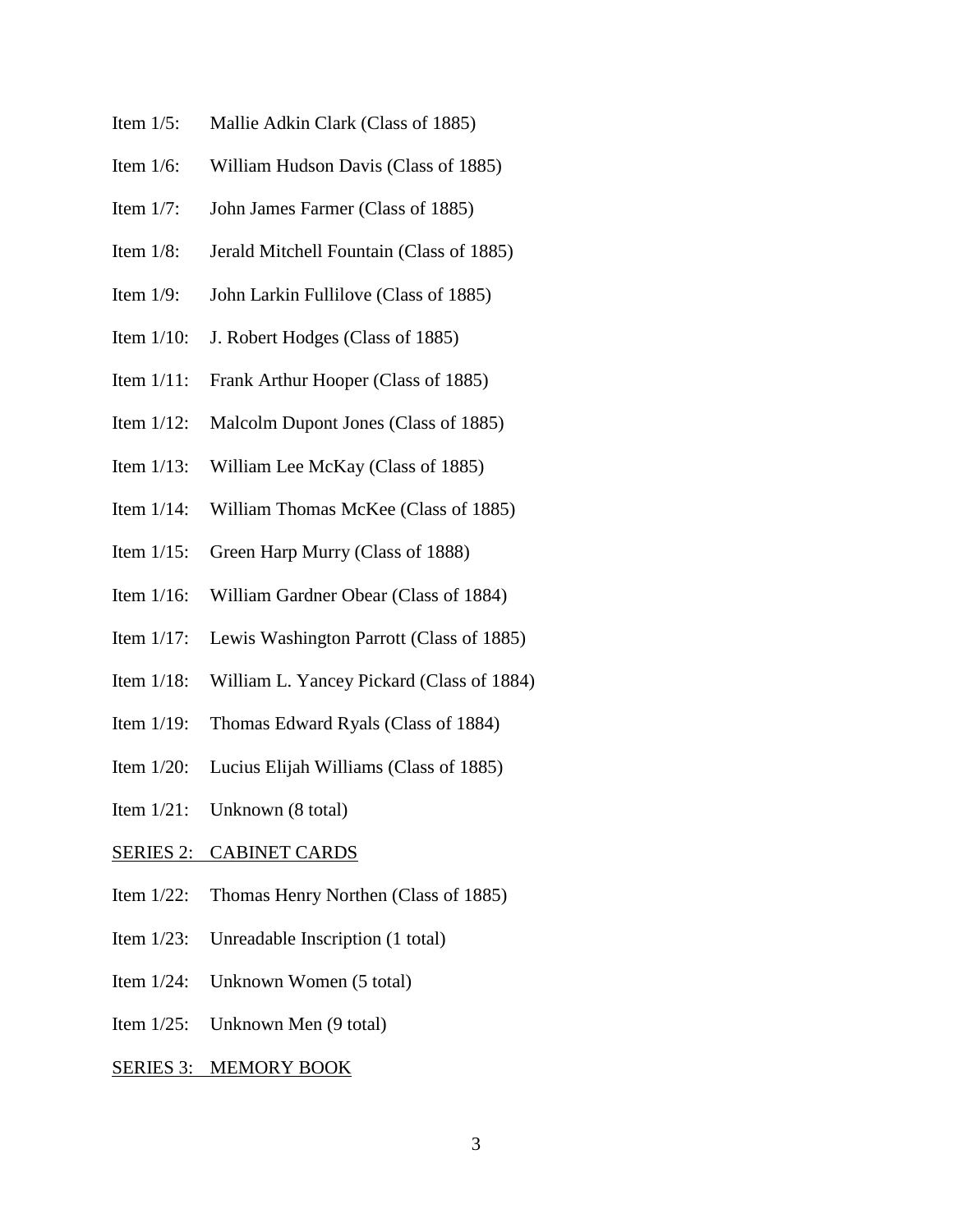- Item 1/26: Cousin Lollie
- Item 1/27: W.B. Elam
- Item 1/28: Frank Hooper
- Item 1/29: J. Robert Hodges (Class of 1885)
- Item 1/30: Mattie C.
- Item 1/31: Y.L.W.
- Item 1/32: Clara Carter
- Item 1/33: ?
- Item 1/34: Redden Smith, Jr. (Class of 1885)
- Item 1/35: Jinks Burrus (Class of 1886), Lawrence Michael
- Item 1/36: Edward Wellington Swift (Class of 1885)
- Item 1/37: Tomlinson Fort?
- Item 1/38: William L. Yancey Pickard (Class of 1884)
- Item 1/39: Eldridge Harmon Cutts (Class of 1885)
- Item 1/40: Thomas Edgar Fletcher (Class of 18840
- Item 1/41: "Mosquito" M.L.K.
- Item 1/42: Winborn Joseph Willingham (Freshman 1883-1884)
- Item 1/43: J.T. (or F.) Moore?
- Item 1/44: Maud W. Branch (Cuthbert, Georgia)
- Item  $1/45$ : "Guazy (?) Bill"
- Item 1/46: Emma T. Davis
- Item 1/47: Anna L. Branch (Cuthbert, Georgia)
- Item 1/48: Will Fleming